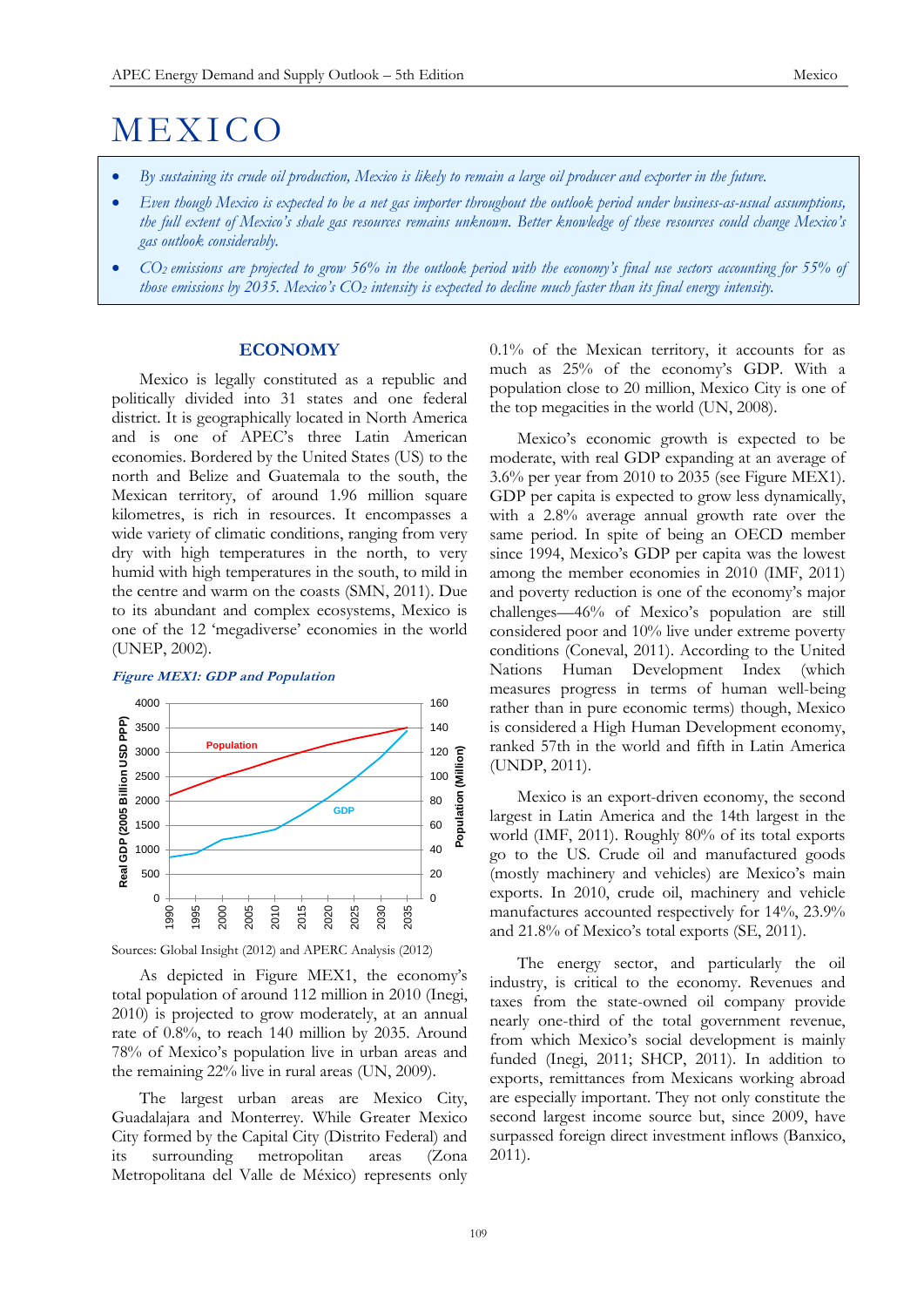The services sector is the main component of Mexico's GDP, accounting for 65% in 2010; industry and agriculture represent 31% and 4%, respectively. Along with the export-oriented industries described above, food products, chemicals, cement, beverages and tobacco are Mexico's most distinctive industries (Inegi, 2011). The most energy-intensive industries are iron and steel, cement, sugar, chemicals and mining; their joint energy demand amounts to half of the energy demand of Mexico's industry sector (Sener, 2011a).

Due to its location, Mexico is prone to natural disasters, with floods, hurricanes, droughts and even frosts being common. As the Mexican territory lies between several tectonic plates, the incidence of earthquakes is high, with most of the major ones stemming from the Pacific Coast (SSN, 2011). Moreover, Mexico has many volcanoes, several of them with little activity and close to major urban centres. An example is Popocatépetl, whose ash emissions have occasionally affected Mexico City's air quality, most recently during the second quarter of 2012 (Segob, 2012).

Road transport dominates passenger transport in Mexico, carrying more than 97% of all passenger trips. The remaining passenger transport is evenly split between air and (mostly short-distance) rail; marine transport has little significance. The economy has a comprehensive road infrastructure of almost 372 000 kilometres spread across the territory. Only 37% of the roads are paved (predominantly federal and state toll highways); the rest are gravel or unsurfaced (SCT, 2011).

As Mexico's vehicle ownership level of less than 300 units per 1000 people is well below saturation, it is expected that in the next few years vehicle growth will be robust due to increasing population and per capita income.

The recent expansion of bus-rapid-transit corridors, subway (metro) and local train systems in major urban centres such as León and Mexico City has helped to improve mass transport in the economy. However, most urban transport networks are still served by traditional systems where many small buses with drivers paid on a daily basis compete for customers. This has lead to an inefficient oversupply of obsolete vehicles that increase traffic congestion, commuting times, customer fares and greenhouse gas (GHG) emissions. Domestic freight transport is also dominated by road carriers, at around 85%; rail, marine and, marginally, air transport account for the remainder (SCT, 2012). The transport sector alone accounts for the majority of emissions in final energy demand—the sector is responsible for two-thirds of the emissions.

Mexico is one of the world's top 10 automobile manufacturers. Nonetheless, the majority of the vehicles produced are exported and only about 20% are sold domestically (BBVA, 2012), with most of Mexico's vehicle fleet being imported.

Although Mexico's weather conditions are diverse, most of its territory enjoys warm and consistent temperatures. The hottest areas in the territory are located in the humid south, along the coastlines and particularly in the dry north; and while they call for the intensive use of air conditioning and cooling equipment, their use is, still far from saturation. On the other hand, in spite of cold winters and occasional snowfalls in the north and high-altitude areas, the use of central heating in the economy's households is uncommon.

# **ENERGY RESOURCES AND INFRASTRUCTURE**

Mexico's geographical position provides the economy with large energy resources including crude oil, natural gas, coal and uranium as well as hydro, wind and solar resources for power generation. In 2010, Mexico's proven primary energy reserves were 10.2 million barrels of crude oil (11.4 if gas liquids are included), 0.35 trillion cubic metres of natural gas, 1.21 billion tonnes of coal and 1.3 thousand tonnes of uranium (Pemex, 2011b; BP, 2011).

Mexico is among the top oil producer economies and is a net crude oil exporter. Around 53% of its total indigenous crude oil production of 2.56 million barrels per day is sent overseas, mainly to the US. In 2010, Mexico was the second largest oil exporter to that economy (USEIA, 2012; Pemex, 2011b).

By law, hydrocarbon resources are exclusively exploited by Petróleos Mexicanos (Pemex), the stateowned oil company, ranked as one of the largest in the world. The company is Mexico's sole upstream and downstream agent and is responsible for the final distribution of most oil products (liquefied petroleum gas, or LPG, is among the exceptions). At a broader level, Pemex is of the utmost importance as it represents Mexico's most significant taxpayer (Pemex, 2011a).

For its oil reserves Mexico is ranked 17th in the world. Its production, which comes primarily from its offshore southern regions, is characterised by a predominance of heavy (55%), light (32%) and extralight (12%) oil types. One supergiant field, Cantarell, accounted for as much as 63% of Mexico's oil production at its peak production in 2004. However,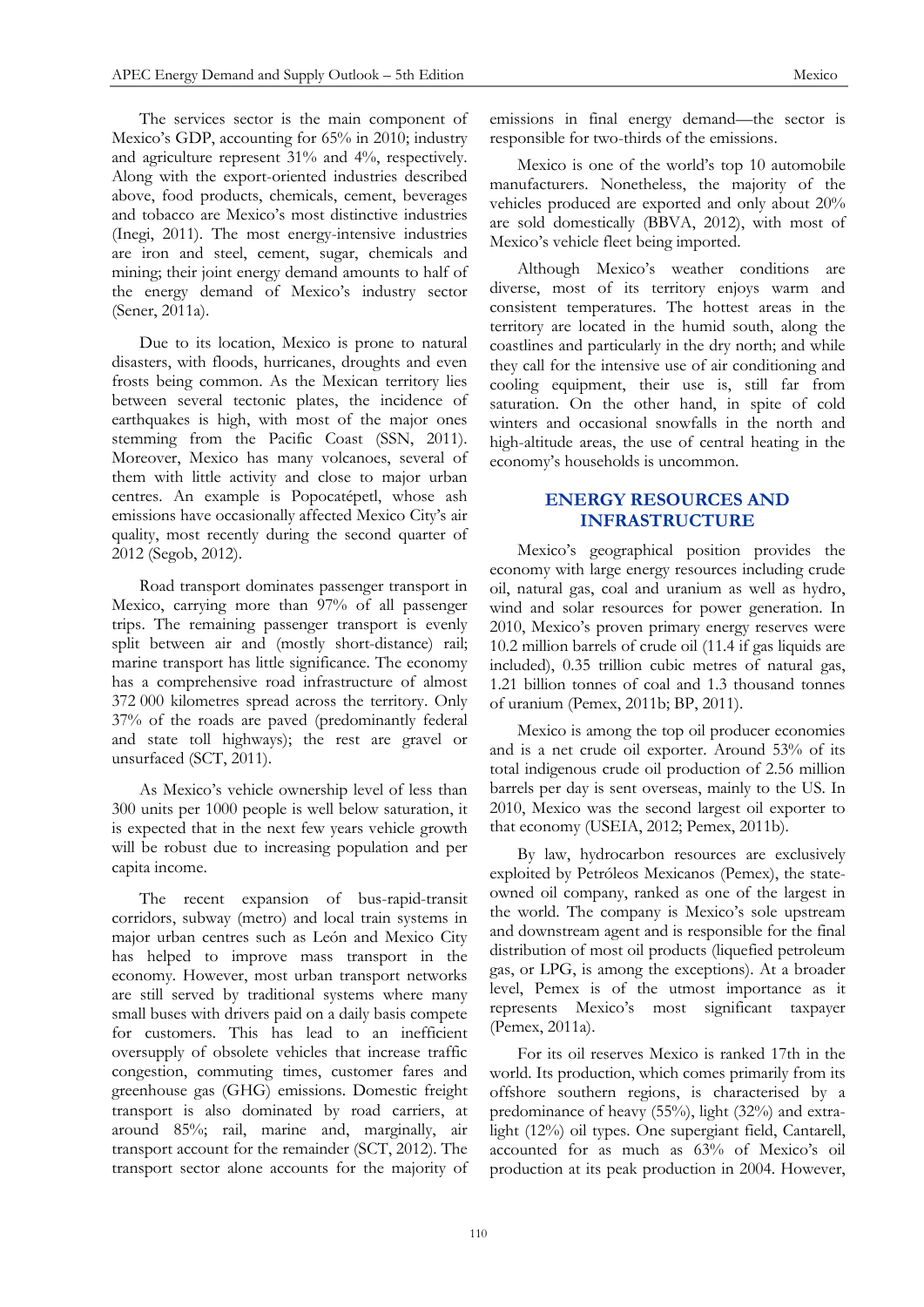due to its continuing natural decline, Pemex's efforts have been aimed at discovering and exploiting other fields to offset this output loss and the company's focus has shifted to production and investments in new areas in the oil-rich southern basins in an attempt to stabilise total crude oil output. Nonetheless, these new areas are more technically complex, such as the offshore Ku-Maloob-Zaap and onshore Chicontepec (Aceite Terciario del Golfo) fields. In addition, due to the permanent legal restriction on oil producers other than Pemex and to that company's severe budgetary constraints, the development of Mexico's oil resources has been hindered. This is the case with Mexico's considerable deepwater oil potential, whose production has been delayed and it is not expected to begin until 2015 (Pemex, 2012).

Even though Mexico is a big oil producer, the lack of sufficient domestic refining capacity forces the economy to be a major oil products importer, especially of gasoline. Nearly half of the total gasoline demand is met by imported stock.

Mexico is also an important natural gas producer of 0.20 billion cubic metres per day, of which roughly 65% is associated with crude oil and the remaining 35% is non-associated gas. For its natural gas reserves, Mexico was ranked 33rd in the world in 2010 (Pemex, 2011b). Historically, the Burgos Basin has been the main producer of non-associated natural gas; the offshore oil fields, including Cantarell, have been the most significant associated gas sources (Pemex, 2011b). In addition, with the recent release of a world assessment of shale gas resources by the US Department of Energy (USEIA, 2011), Mexico's shale gas potential has attracted domestic and international attention. Its shale gas resources were ranked fourth among the economies studied.

Despite being a significant gas producer, Mexico is not self-sufficient in natural gas. This is due to an increasing demand for natural gas in the oil industry, the electricity sector and the residential and commercial sectors for heating and cooking purposes. Expanding distribution grids for natural gas have helped it to replace other traditionally-used fuels like LPG. Nonetheless, some imports are necessary due to infrastructure and logistics reasons; Mexico's main natural gas pipeline connecting the production areas to the consuming centres does not extend to the north-west region. Natural gas imports from the US are required to meet that demand.

Unlike the oil industry, where all major activities are carried out by Pemex and its subsidiaries, the natural gas industry in Mexico allows private participation to some extent, namely in the import,

export, transport, storage and distribution activities. This has helped to promote competition and infrastructure construction, including LNG (liquefied natural gas) terminals. Under the current regulations, the awarding of a distribution permit grants a single company exclusivity in a set area for a long-term period and is conditioned to the fulfilment of investment pledges. In an attempt to protect customers and to prevent vertical monopolies, companies cannot be awarded permits for both transport and distribution activities. So far, natural gas distribution grids are present in 20 areas of Mexico, including its major cities and many significant industrial clusters (Sener, 2010b).

To support and diversify its natural gas supply, Mexico has three LNG regasification facilities; one on the Gulf of Mexico and two on its Pacific Ocean coastline. In the northern Gulf of Mexico, the Altamira LNG Terminal, with a maximum regasification capacity of 21.5 million cubic metres per day (mcmd), supplies natural gas to combinedcycle public power plants. On the Pacific coastline of the Baja California State, close to the US, the Ensenada LNG Terminal (Energía Costa Azul) operates with a maximum regasification capacity of 36.8 mcmd. Mexico's third LNG terminal, Terminal KMS on the southern Pacific coastline at Manzanillo, Colima is under construction, with a maximum regasification capacity of 14.2 mcmd. It is expected to start operations during 2012, mainly to service public power plants. Once the three terminals are operating, Mexico's LNG storage capacity will amount to 72.5 million cubic metres per day (Sener, 2010b).

Coal consumption is relatively low in Mexico. Most of the economy's recoverable coal reserves of 1.21 billion tonnes are located in the north-eastern state of Coahuila, with some significant additional resources in Sonora (in the north-west) and Oaxaca (in the south). Around 70% of the recoverable reserves are of the anthracite and bituminous types, while 30% are sub-bituminous and lignite (BP, 2011). Coal production is around 11 million tonnes a year more than 80% is thermal coal, the rest is coking coal. Mexico's main use for coal is as a fuel for thermal power plants (thermal coal). Coking coal is used for feeding the iron and steel industry's furnaces. Coal imports are required as production only meets about half the economy's demand (Sener, 2011a).

In the case of electricity, as in the oil sector, Mexico manages all its transmission, transformation, distribution and public service activities through the state-owned Power Federal Commission (CFE for its acronym in Spanish). On 11 October 2009, as part of the Mexican Government's action plan to improve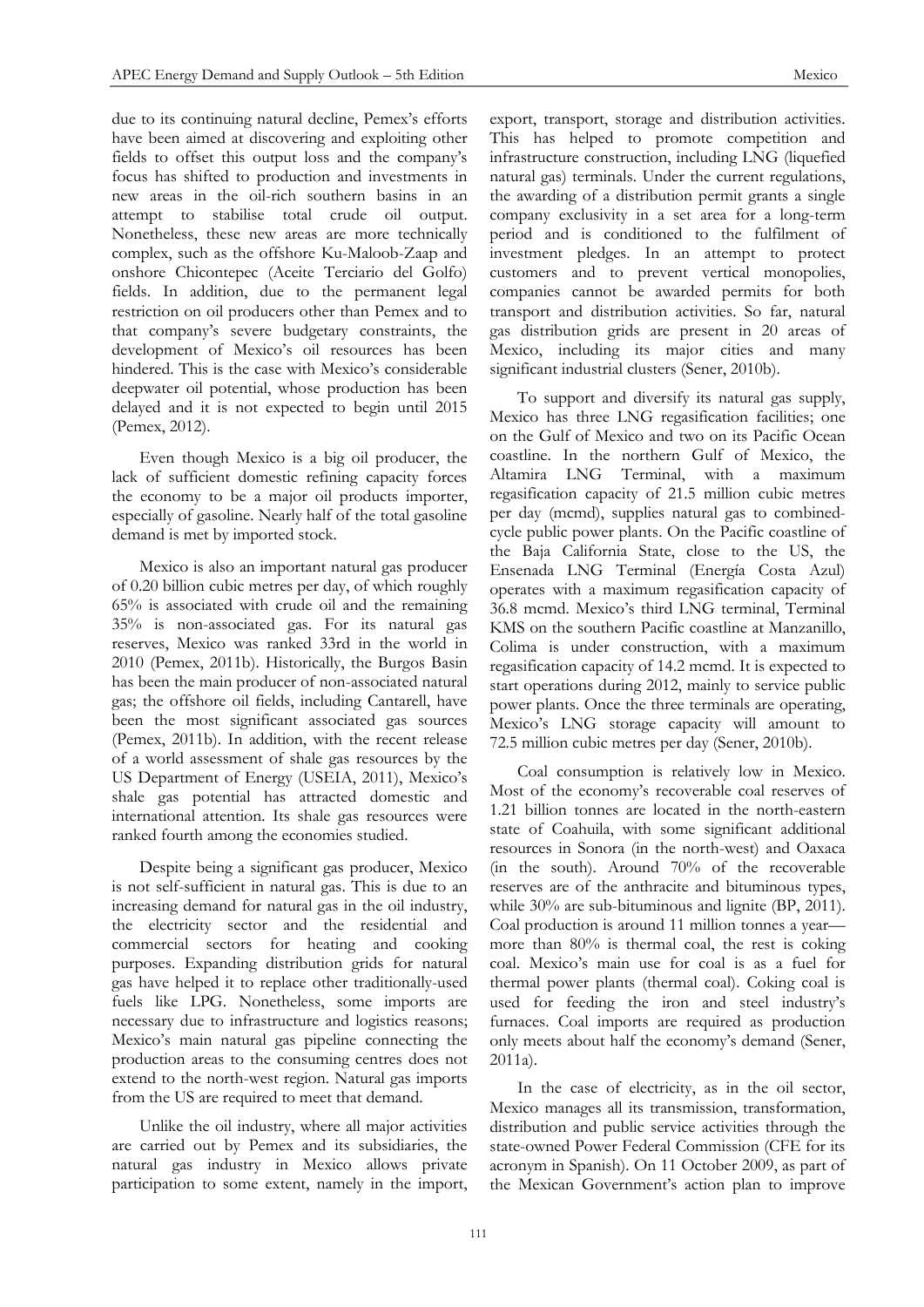energy efficiency in the power sector, the state-owned Luz y Fuerza del Centro electric power utility, which was responsible for servicing Mexico's central area including Mexico City and its metropolitan area, was abolished by presidential decree. Due to its poor efficiency and the considerable public financing required to support its operations, the utility had become a burden for Mexico's public budget and its energy sectors (DOF, 2009). As a result, the operation of its service territory was taken over by CFE, which now stands as the only public power utility in the economy.

CFE is in charge of the electricity sector's planning and manages all the electricity generated by itself and the independent power producers (IPPs) that operate in a segment of the industry open to the private sector. The Mexican Electricity System (SEN for its acronym in Spanish) is made up of three grids; the main one is comprehensive and spreads across most of the territory. The other two grids are located in the north and south of the Baja California State. Currently these three grids are isolated from each other although the northern Baja California grid is expected to be connected with the main grid by 2014 (CFE, 2011).

The northern Baja California grid is connected to the US at two points, allowing for electricity imports and exports depending on each economy's electricity needs. In addition to the US, Mexico exports electricity to the neighbouring economies of Belize and Guatemala. Exports and imports of electricity are modest and represent less than 1% of the economy's total electricity generation. Mexico's economy-wide reserve margins are over 40% due to planning decisions based on estimates that turned out to be above the actual demand (CFE, 2011), Thus, Mexico's electricity supply and SEN's reliability are considered strong.

Mexico's overall electrification rate is 97.7% of its total population, being 98.9% in the urban centres and 93.1% in rural areas (Sener, 2011b). As the legal framework mandates electricity supply to be universal except when economic or technical factors are present, in 2010 the government launched a project to bring electricity to Mexico's poorest communities through the installation of solar panels. The project, partially funded by the World Bank, looks forward to providing electricity over a 5-year span to 50 000 households in 2500 isolated communities located in Mexico's districts with the lowest Human Development Index values (Sener, 2010a).

The total installed electricity generation capacity for public service was 52 945 megawatts (MW) in 2010. Around 77.5% came from CFE, and the

remaining 22.5% from IPPs, which sell their electricity to CFE to be supplied into the SEN. Roughly 74% of Mexico's power plant capacity is based on fossil fuels, with natural gas alone accounting for a little over half of that share. The remaining 26% is spread over nuclear, NRE (new renewable energy) and hydropower, the latter of which represents 22% of total capacity (Sener, 2011b).

SEN's concern with diversification of supply and sustainability issues has caused it to promote lowcarbon technologies for power generation (especially more combined-cycle power plants and the replacement of fuel-oil based thermal power plants), the use of renewable energy, and some cogeneration opportunities. According to the SEN's expansion plan (CFE, 2011), Mexico's renewable-based electricity generation will increase in the next few years, building on the economy's promising potential for hydro, wind and geothermal electricity generation.

## **ENERGY POLICIES**

Under the current legal framework, Mexico's Ministry of Energy (Secretaría de Energía, Sener for its acronym in Spanish) is responsible for the economy's energy policy. In 2007 and based on the National Development Plan 2007–2012, Sener launched the Energy Sector Program 2007–2012 to match the Presidential 6-year term. The main energy policy goals contained in the document aimed for the secure supply of the energy required for development at competitive prices, while minimising environmental impacts, operating at a high standard and promoting energy efficiency and diversification (Sener, 2007).

Considered the most significant recent development in Mexico's energy policy, the Energy Reform passed in 2008 included a set of laws and reform initiatives to strengthen the energy sector and to grant greater autonomy to Pemex.

With these reforms, a new document to guide energy sector policy in the long term was created. Mexico's National Energy Strategy (ENE for its acronym in Spanish) sets out the long-term vision for a 15-year span and is the reference point for all energy policies. The strategy focuses on three critical areas: energy security, economic efficiency and environmental sustainability. It also provides an insight into issues and topics that could shape the energy industry in the future. Although integrated and published annually by Sener, the ENE is developed through the collaboration of a number of governmental institutions, universities, research institutions, independent experts and representatives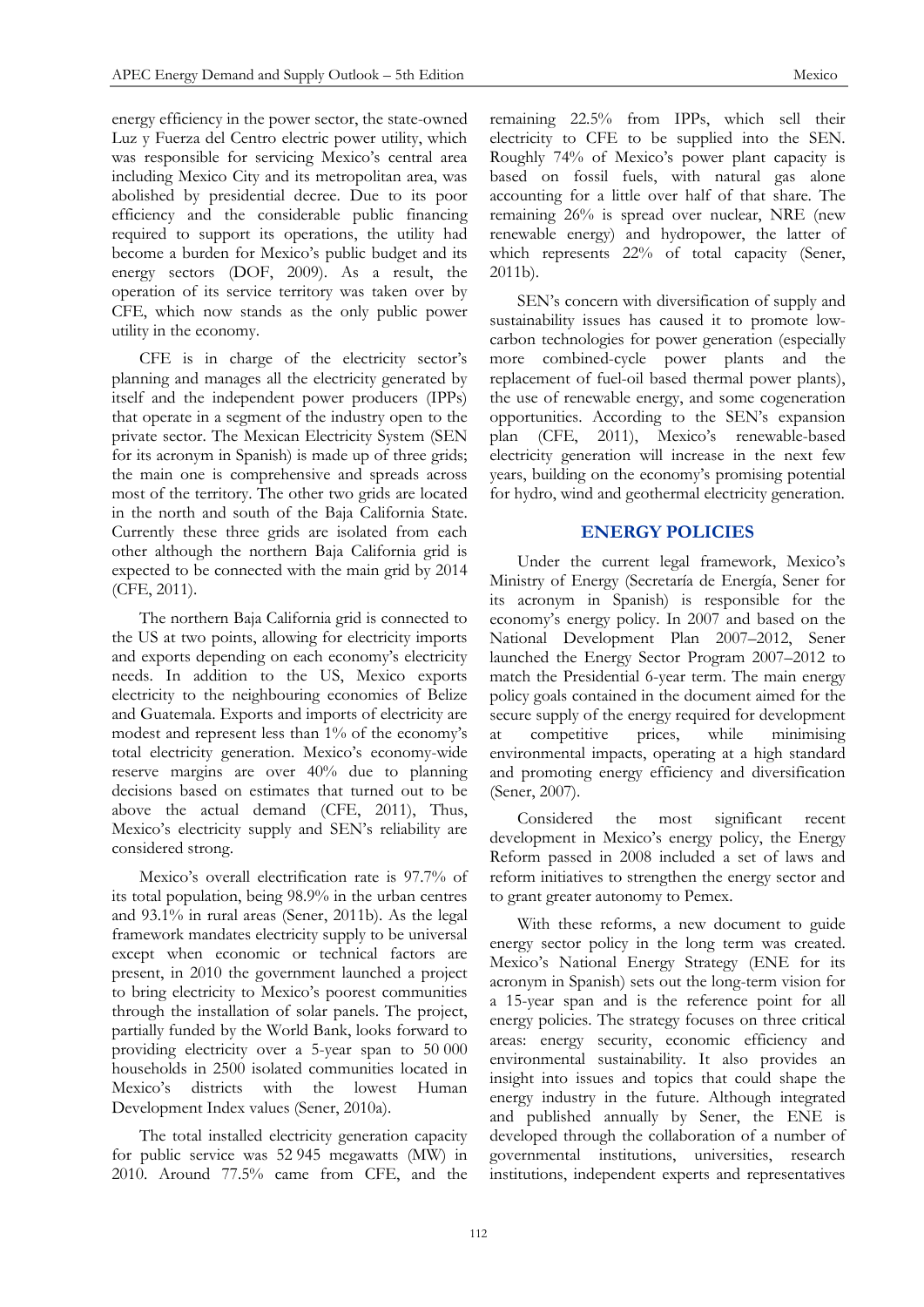of Mexico's states and legislative powers, to ensure all relevant perspectives are reflected in the document.

The most recent edition of this document, issued in February 2012, explores several possible scenarios for Mexico's energy policy (business-as-usual, or BAU, and ENE-optimistic) and sets out several objectives covering the energy sector's major activities (hydrocarbons, electricity, renewable energy, energy efficiency, sustainability and technological research) to be achieved by 2026. By that year, its long-term policy aims for crude oil production of 3.4 million barrels per day, a replacement ratio of crude oil's proved reserves of more than 100%, natural gas production of 0.32 billion cubic metres per day, and a reduction in flaring and losses during gas extraction of 0.8% of the gas produced. In the downstream activities, the goals are to increase the natural gas transportation capacity and to boost petrochemicals production.

In comparison to previous documents, the latest edition of the ENE includes production from Mexico's shale gas resources by 2016. For this to happen, ENE assumes changes in the regulatory and business environment will be made to provide an incentive to develop this unconventional gas supply. While under the ENE's BAU scenario only one shale gas play will be developed with an output of 28 mcmd by 2026, its optimistic scenario considers developing another play providing an output of 92.9 mcmd by 2026 (Sener, 2012).

In compliance with these policies, Pemex defined the company's future priorities in its 2012–2016 Business Plan, including plans for several major projects it intends to carry out. Pemex looks forward to finding and developing new reserves, optimising its hydrocarbon and petrochemical production levels and ensuring their competitive and efficient supply in the economy (Sener, 2011b).

In the electricity sector, the economy's long-term energy policy calls for a reduction of total power losses from 11% in 2010 to 8% in 2026. For CFE to reduce its power losses, more aggressive measures against electric power theft will be needed. Power theft is not uncommon in Mexico, and represents one of the major causes of the economy's power losses. By 2026, Mexico's energy policy also aims to achieve a reduction in the reserve margin to 13%, and a 2.1% increase in the length of the power transmission network. This effort will include not only building new lines, but also replacing many of the existing ones that are reaching the end of their life cycle. Another objective is to improve energy efficiency enough to achieve a 15% or more energy savings over the government's BAU projection. This

will be accomplished mainly through the allocation of more resources to strengthen the planned energy efficiency projects (Sener, 2012).

The long-term policy also demands an increase in the share of non-fossil-fuels electricity generation (NRE, large hydro and nuclear) from around 26% in 2010 to 35% by 2026. Natural gas based technologies have been favoured since the early 2000s for power generation, and this trend is expected to continue. However, other alternatives such as renewable energy and low-carbon technologies will play a significant role in Mexico's electricity generation in the future (Sener, 2012). Natural gas power plants have been preferred primarily due to relatively low prices and low emissions for natural gas, but also because of the increasing supply of natural gas in Mexico, the lower construction investment, and the higher thermal efficiency in comparison with other fuels (CFE, 2011).

Even though Mexico does not rule out nuclear energy for meeting its future electricity demands, the ENE only includes nuclear energy expansion in its alternative scenarios. Its BAU assumptions did not consider any additions to the economy's nucleargenerated power capacity, which consists of the Laguna Verde power plant.

To promote the use of renewable energy throughout the economy, Mexico developed a new regulatory framework as a result of the 2008 Energy Reform. This includes new legal and institutional provisions to promote renewable energy and biofuels, through several strategies. The passing of the Law for Renewable Energy Utilization and Energy Transition Funding lead to the creation of a National Strategy for Energy Transition and Sustainable Use. This strategy will promote policies, programs, actions and projects focusing on the increased use of low-carbon technologies, the promotion of energy sustainability and efficiency, and the reduction of Mexico's dependence on hydrocarbons. Created from a special tax levied on Pemex's revenue, the Law also provided for the creation of the Trust Fund for Energy's Transition and Sustainable Use. The fund's objective is to finance scientific and applied research projects dedicated to low-carbon technologies, the diversification of energy sources, renewable energy sources and energy efficiency.

The implementation of various other projects in collaboration with international organizations has helped to expand renewable energy in Mexico. In addition to the project for the electrification of poor communities mentioned above, with the aid of the German agency for International Cooperation, the program for solar water heating was launched in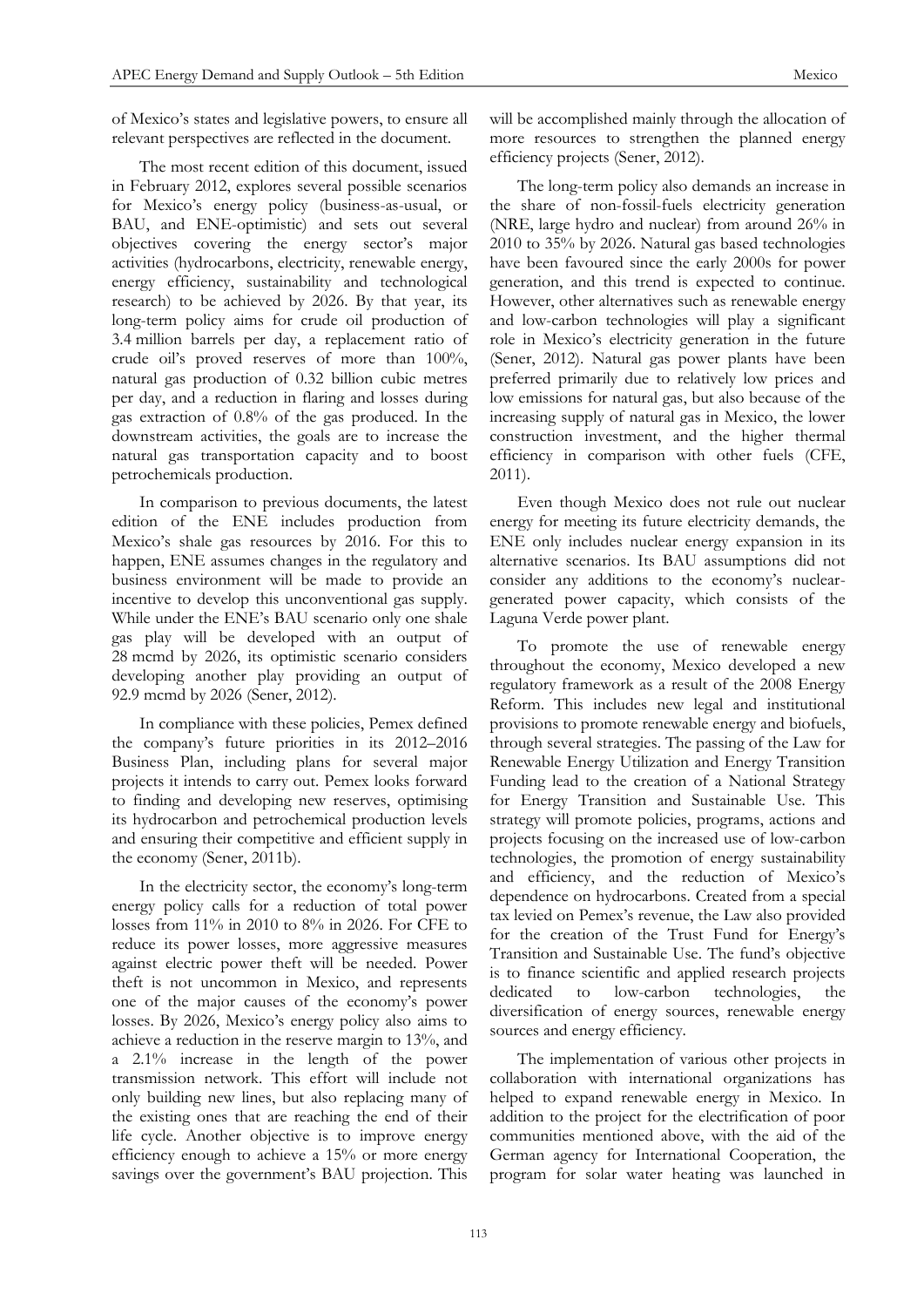2007. The objective of this program is to install 1.8 million square metres of solar collectors for water heating purposes in residential, commercial and agriculture sectors by providing the technical support, and by coordinating with the major stakeholders involved in the production and use of this technology.

Mexico has had energy efficiency programs since 1989 and has public institutions that encourage efforts in energy efficiency and conservation. The National Commission for the Efficient Use of Energy (Conuee) is responsible for promoting the programs and for providing technical advice in energy efficiency. Other institutions, such as the Trust Fund for Electricity Savings (FIDE), provide finance for energy audits and assessments, and facilitate the acquisition and installation of energyefficient equipment.

Some of the energy efficiency policies currently being carried out by Mexico are: the Program for Energy-Saving Household Appliances Replacement, to replace freezer and air conditioning equipment at least 10 years old with energy-efficient new appliances through a preferential-rate loan from the Mexican Government repaid through the power utility bill; and the Program for Sustainable Light, to replace up to four traditional incandescent bulbs per household with four energy-efficient lamps free of charge. In addition, the Official Mexican Standards specify the minimum energy efficiency requirements for an electric product to be sold on the Mexican market.

To control the economy's inflation and to reduce the social impact of energy price increases, the Mexican Government subsidizes the fuels most used by families, such as electricity (restricted to lowconsumption residential tariffs), LPG, gasoline and diesel. In the case of gasoline and diesel, the government applies a monthly slippage scheme. The scheme seeks to allow Mexico's prices to catch up with their US counterparts to avoid economic distortions, to reallocate subsidies to social projects, to promote lower imports through lower demand and to reduce emissions associated with fuels combustion. The slippage scheme works by increasing Mexico's gasoline and diesel prices by a few cents at a time, with the aim of gradually closing the gap between domestic and international prices (IISD, 2010). Since these fuel subsidies are general rather than targeted to the lowest-income population, they can promote inefficient or wasteful consumption, along with increased fuel demand and emissions without necessarily improving poor people's incomes. They also require the expending of considerable financial resources that could otherwise

be directed to more urgent government priorities such as social programs.

Recognizing climate change as one of the major global and domestic challenges, the Mexican Government considers it to be a central policy concern. The economy introduced a National Climate Change Strategy (ENCC for its acronym in Spanish) in 2007 for mitigation and adaptation to climate change, and published the Special Climate Change Program 2009–2012 (PECC for its acronym in Spanish) in 2009.

As the energy sector is the main contributor of GHG emissions in Mexico, the PECC established actions to achieve the mitigation desired in two areas: oil and electricity production and final-demand efficiency and savings. In the short term, the PECC set a specific mitigation goal to be achieved by 2012—to avoid 50.6 million tonnes of carbon dioxide equivalent, with the energy sector accounting for 57% of those emissions. On the other hand, two ambitious aspirational long-term goals were also integrated in the document. These strive to reduce Mexico's total GHG emissions by 20% by 2020 and by 50% by 2050, compared with its emission levels in 2000 (Semarnat, 2009).

As an update to this document, it is worth mentioning that on 1 December 2012 Mexico had a new president, from a different political party than his last two predecessors and for the period up to 2018. While no formal plans had been announced at the time of closing this document, President Peña Nieto had announced the government's intentions of attaining a substantial reform in the energy sector, to turn it into an effective lever for Mexico's transformation (Presidencia de la República, 2012).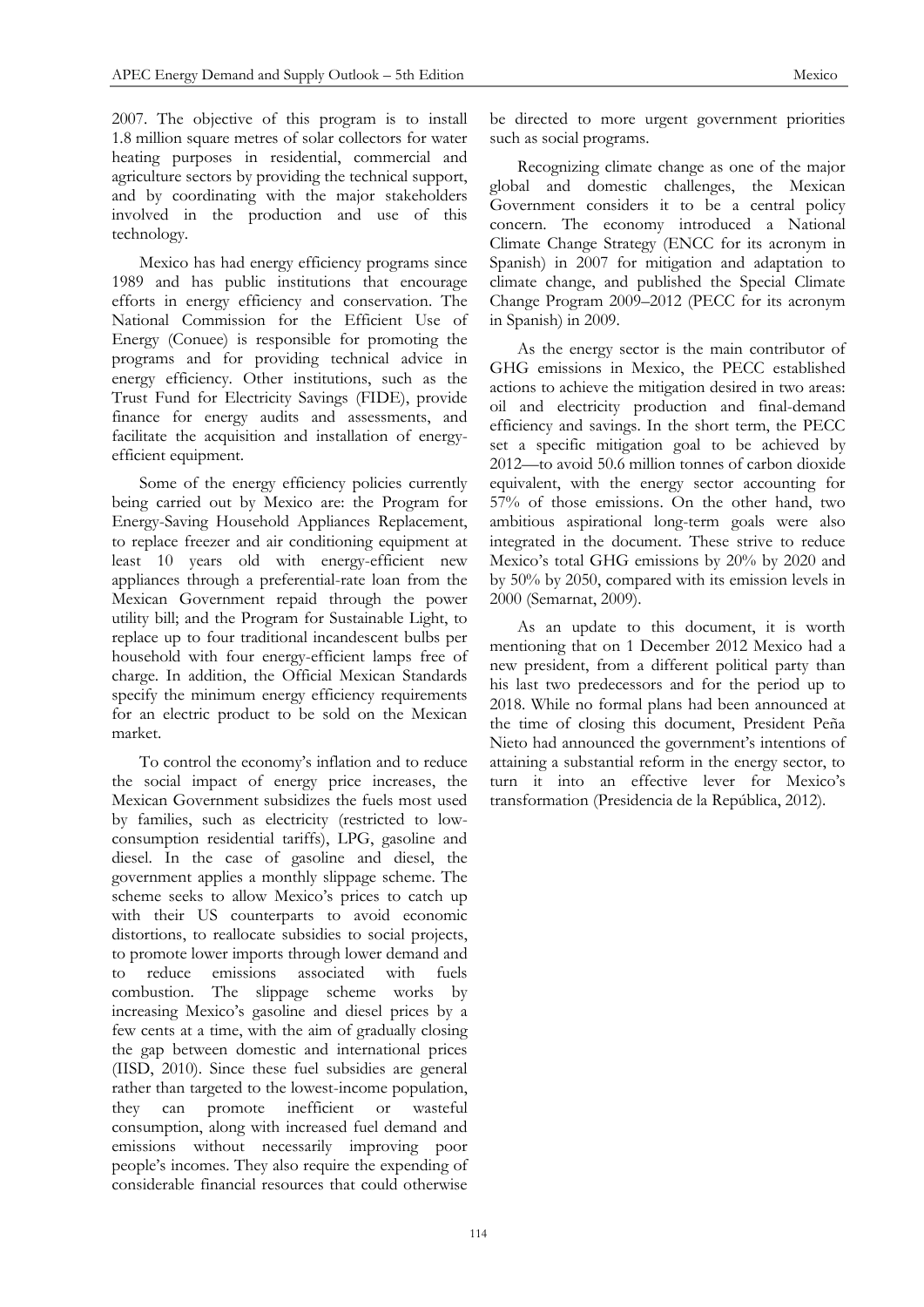## **BUSINESS-AS-USUAL OUTLOOK**

## **FINAL ENERGY DEMAND**

Under a BAU scenario, Mexico's final energy demand is expected to grow 70%, from 112 million tonnes of oil equivalent (Mtoe) in 2010 to 191 Mtoe by 2035. Sector shares are expected to remain fairly constant from 2010, with domestic transport accounting for the largest share of the demand (42%) followed by industry (26%), 'other' (residential, commercial and agriculture) (21%), non-energy (7%) and international transport (4%) in 2035. From 2005 to 2035, final energy intensity is expected to decline by  $31\%$ .

## **Figure MEX1: BAU Final Energy Demand**



Source: APERC Analysis (2012) Historical Data: *World Energy Statistics 2011* © OECD/IEA 2011

#### **Figure MEX3: BAU Final Energy Intensity**



Source: APERC Analysis (2012)

## Industry

The industry sector's energy demand is projected to grow 92% over the outlook period, increasing from 27.1 Mtoe in 2010 to 52.1 Mtoe by 2035. By energy source, shares in 2035 will remain fairly similar to those in 2010, with decreasing contributions from oil and NRE and increasing contributions from gas and electricity.

Reflecting the predominance of machinery in Mexico's industry composition, electricity is expected to continue as the main energy source with almost 39% of the industry sector's energy demand by 2035. Natural gas is expected to have the second largest share, at 37%. Apart from oil, with an expected share of 19%, the remainder will be made up by coal and NRE. These latter two energy sources are mainly used in the most energy-intensive industries: coal, in the cement and steel industries and NRE (as biomass) in the sugarcane industry. Industry energy intensity is projected to decrease 27% from 2005 to 2035.

## Transport

Domestic transport is expected to remain the largest energy demand sector in Mexico with roughly 42% of the total energy demand in 2035. From 2010 to 2035 this sector is estimated to grow 61%. Given the lack of incentives for the use of alternative vehicles, by 2035 nearly all the sector's energy demand (95%) will be based on oil fuels (gasoline and diesel). The future chances for developing significant demand for energy alternatives other than compressed natural gas (CNG) and NRE (biofuels) are small.

Energy demand for CNG and NRE (in the form of bioethanol and biodiesel) is expected to grow significantly, expanding 48 and 5 times respectively, by 2035. The growth assumptions for CNG are based on favourable expectations for the relative price of CNG compared to gasoline and on tighter environmental standards calling for cleaner fuels, especially in mass transport vehicles. Nonetheless, in spite of this dramatic growth, CNG's share in the transport energy mix by 2035 will still be small, accounting for around 1%. In the case of NRE in the form of biofuels, the Mexican Government plans to replace gasoline's conventional oxygenates with bioethanol in the city of Guadalajara, to comply with the mandatory 2.7% oxygenation blending (Semarnat, 2006). Along with the ongoing early development of biodiesel-based transport solutions across the economy, this plan will push forward biofuels' demand in the long term.

On the other hand, although the strategies in the National Program for Sustainable Use of Energy (Pronase) issued in late 2009 called for an increase in fuel efficiency and an improvement in best practices for new vehicles added to the national fleet, Mexico lacks mandatory fuel efficiency standards. The issuing of such standards during the outlook period would be helpful not only in driving down energy demand, but also in reducing gasoline imports and decreasing CO<sub>2</sub> emissions.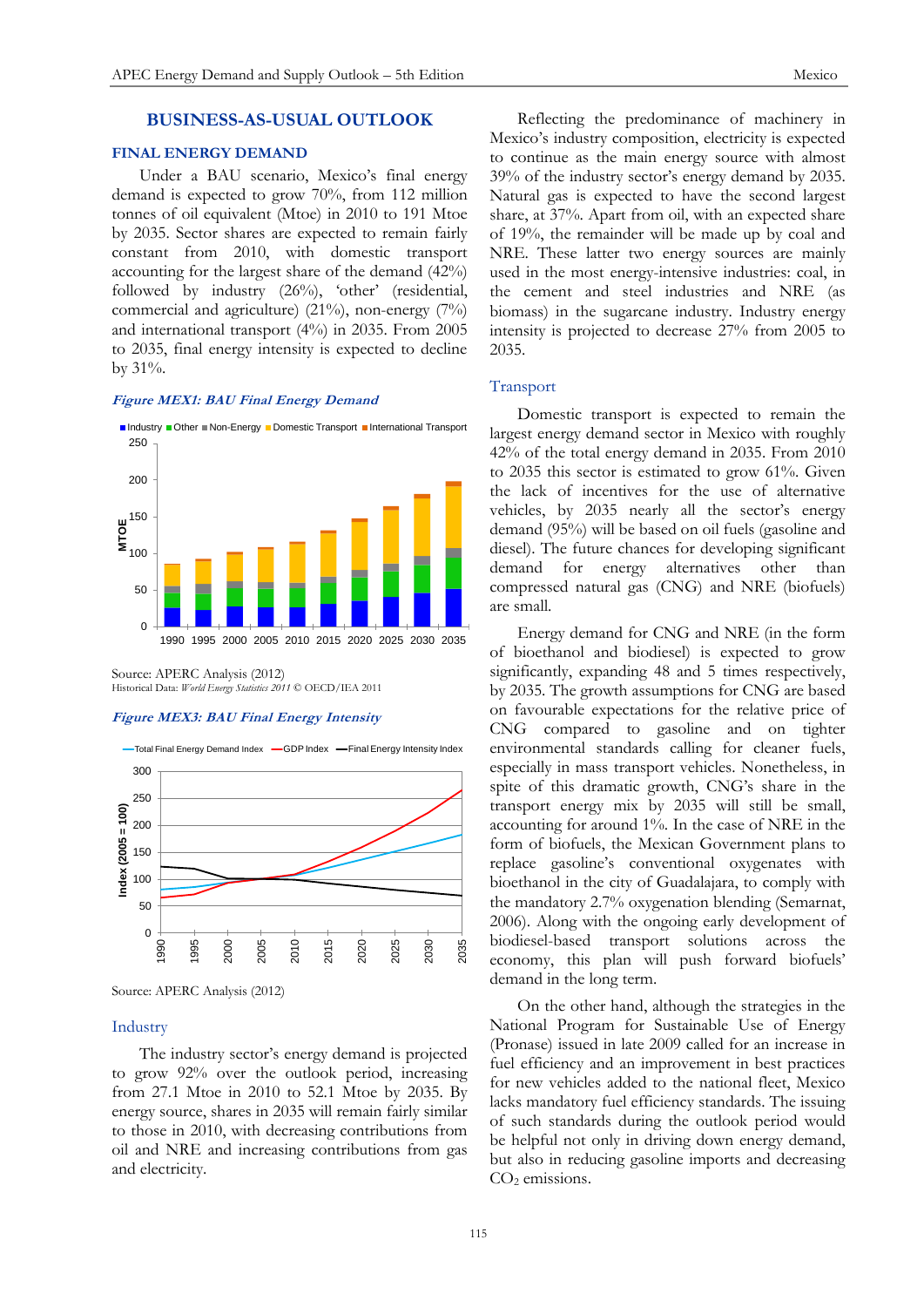## **Other**

The 'other' sector's energy demand is projected to increase 65%, from 25.4 Mtoe in 2010 to 41.8 Mtoe by 2035. By the end of the outlook period, the combined energy demands of the residential, commercial and agriculture sectors are expected to represent around 21% of the total final energy demand. Natural gas will be the fastest-growing energy source, with its demand almost doubling by 2035. This will be followed by electricity demand increasing by 87%, oil (mostly as LPG) by 85% and NRE (in the form of firewood) showing very little growth.

Unlike other sectors whose energy composition is projected to remain stable from 2010 to 2035, in this sector the shares of the various fuels are expected to change. While the shares for oil (in the form of LPG), natural gas and electricity will increase, the share of NRE in the 'other' sector's total energy demand is expected to decrease. By 2035, this sector's energy demand is estimated to be made up by oil  $(47%)$ , electricity  $(33%)$  and natural gas  $(4%)$ . NRE's share (as non-commercial firewood) will be gradually replaced by commercial energy options, and will represent only 16% of the energy demand in 2035, down from a 25% share in 2010. Unlike other APEC economies, Mexico depends heavily on oil products, mostly LPG, to meet the energy demand in the residential and commercial sectors.

This situation is explained by a natural transition to more convenient energy sources. As new energy distribution infrastructure reaches more markets and more energy options are available for consumers, a shift away from non-commercial fuels is expected. In Mexico's case, these circumstances have historically favoured the wide distribution of LPG to replace firewood. Although the recent expansion of distribution grids has provided access to natural gas in more areas, their development is still limited and they have not significantly reduced the use of LPG.

It is worth noting that due to Mexico's energy efficiency programs and policies being especially focused on the residential sector in recent years, the 'other' sector's energy intensity reduction in the outlook period is expected to be slightly better than that in the industry and transport sectors, with a total improvement of 37% from 2005 to 2035.

## **PRIMARY ENERGY SUPPLY**

Mexico's primary energy supply is expected to increase by 61% in the 2010–2035 outlook period. The predominance of fossil fuels is expected to continue, with coal, oil and gas jointly accounting for 86% of primary energy supply by 2035, with the rest provided by NRE (12%), hydro (2%) and nuclear (less than 1%). From 2005 to 2035, Mexico's primary energy intensity will decline 38%.

**Figure MEX4: BAU Primary Energy Supply**



Source: APERC Analysis (2012) Historical Data: *World Energy Statistics 2011* © OECD/IEA 2011

As one of the world's major oil and gas producers and exporters, and given its potential resources for these products, Mexico's oil production is assumed to increase during the outlook period. Production is expected to reach its peak by 2025 with 200.4 Mtoe (3.3 million barrels per day) and to sustain this output until 2035. This represents an average annual growth of 1% from 2010 to 2035. It is expected the economy will remain a net oil exporter for the outlook period.

In contrast, Mexico will remain a net gas importer throughout the outlook period, with the import gap increasing from 2020 to 2035. This will occur in spite of an average annual growth of 1.4% in natural gas production from 2010 to 2035. However, additional shale gas production beyond the planned levels could affect these outcomes.

In this regard, the development of Mexico's shale gas resources poses several uncertainties. Although the economy is including one or two shale gas plays in its long-term energy policy, the available data on its resources is based on external information and Mexico still lacks its own studies to assess accurately the location and scale of its shale gas reserves. In addition, Pemex's budget is not only insufficient for addressing effectively all of its projects, but more than 90% of those financial resources are absorbed by its oil exploration and production activities. This leaves a very low share to be allocated for other operations and projects.

Aggravating this situation is the fact that hydrocarbons exploration in Mexico is exclusively reserved for the state. While private participants are currently undertaking some upstream activities under special contracting schemes, their operations are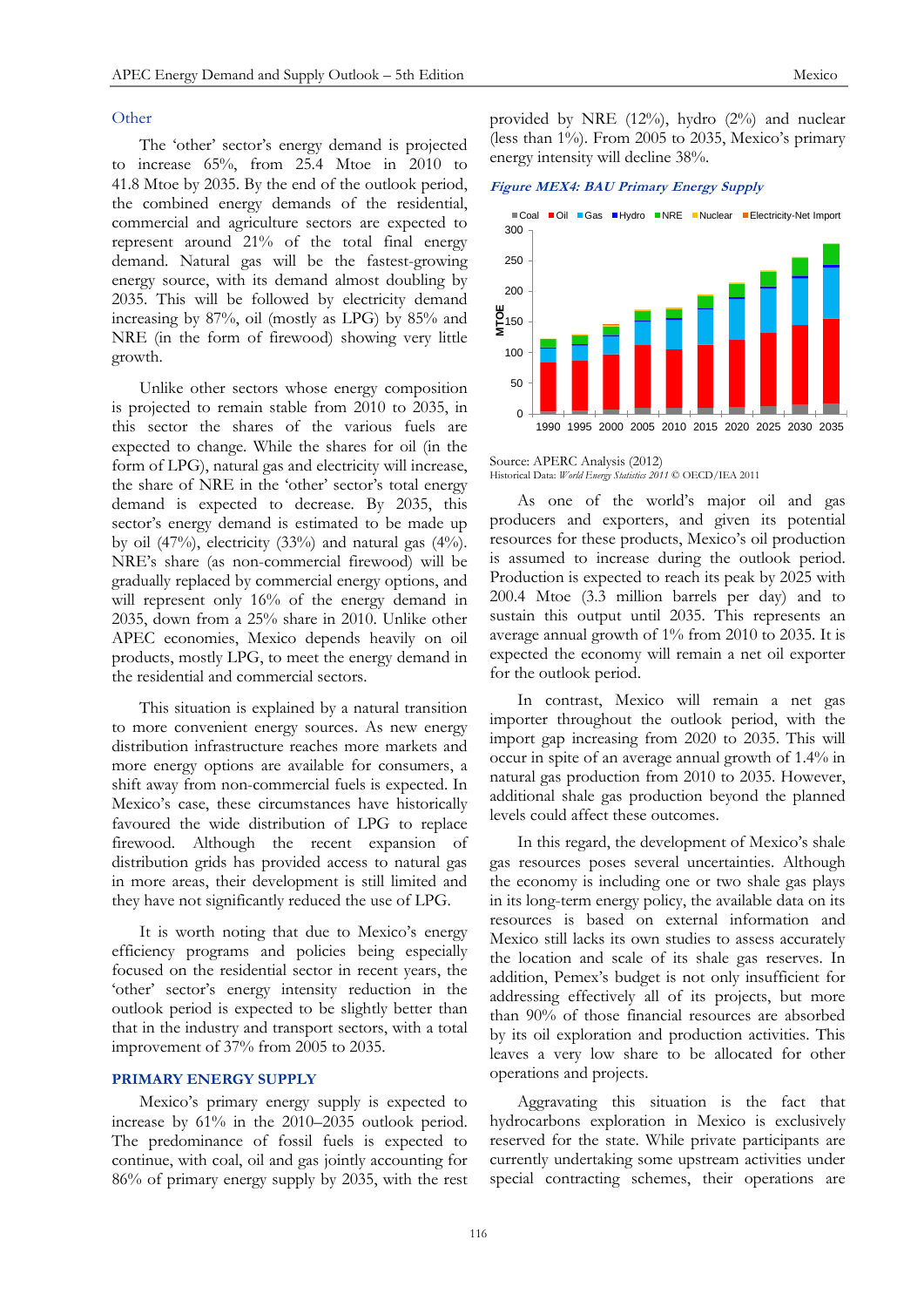limited and the production planning and decisions are still carried out by Pemex. This limits flexibility, compared to standard practices in the global industry.

In contrast, a key factor for the booming shale gas production in the US is the existence of a plethora of predominantly small and mid-sized competing producers, site builders and service providers who can afford capital-intensive drilling and hydraulic fracturing in many wells dispersed across large areas (USDOE, 2009). This industry structure has allowed participants to bear higher capital costs compared with conventional gas production and to have greater organisational flexibility to come up with cost-effective technological solutions, to afford infrastructure construction, and to adapt to the market fluctuations.

The above conditions are totally the opposite to the ones prevailing in Mexico, where decisions tend to be centrally-made and politically-driven. As a result, budgets and project planning tend to favour conventional production, and to restrain investment in new technology and research and development. Unless policymakers are able to design a more competitive and attractive environment for shale gas production, it seems likely that Mexico's unconventional gas potential will not be fully developed. This in turn will hamper its aspirations to reverse its position as a gas importer in the future, restraining its energy security and the economic benefits that shale gas could bring.

## **Figure MEX5: BAU Energy Production and Net Imports**



Source: APERC Analysis (2012) Historical Data: *World Energy Statistics 2011* © OECD/IEA 2011

## **ELECTRICITY**

Power generation in Mexico is projected to increase 72% in the outlook period. By 2035, it is expected that nearly three-quarters of the total electricity generation will remain based on fossil fuels, primarily natural gas. The rest will be supplied by hydro, NRE and nuclear energy power plants.

From 2010 to 2035, it is estimated that the largest growth by power generation source will be experienced by NRE at 356%. In contrast, oil-based generation is expected to drop by 63.5%. During the outlook period, NRE capacity will be based on wind, geothermal, mini-hydro and biomass. Based on SEN's expansion plan, solar energy growth is assumed to be limited, although particular projects carried out by private investors could be possible in the future.

Renewable energy and low-carbon technologies will play a growing role in Mexico's power generation over the coming years. Altogether, non-fossil sources (hydro, NRE and nuclear) are expected to expand their share in Mexico's power generation from 18% in 2010 to 25% by 2035. This is especially significant due to the projected growth in demand for the same period. However, this scenario suggests the Mexican Government's target of 35% of total electricity generation based on these technologies might not be accomplished. Technical issues as well as financial constraints (such as the higher costs of technology development and of the construction of needed transmission infrastructure) might limit NRE's output from growing to the targeted levels.

## **Figure MEX6: BAU Electricity Generation Mix**



Source: APERC Analysis (2012) Historical Data: *World Energy Statistics 2011* © OECD/IEA 2011

#### **CO<sup>2</sup> EMISSIONS**

CO<sup>2</sup> emissions in Mexico's energy sector are projected to increase 55% from 2010, to reach around649 million tonnes of  $CO<sub>2</sub>$  by 2035. Final-use energy demand will contribute 58% of these emissions, and the economy's energy transformation sectors will account for the remaining 42%.

By fossil fuel, emissions from coal consumption are expected to have the largest increase in the outlook period (77%), followed by gas and oil (70% and 46%, respectively). The share of each of these sources in the total emissions is estimated to remain fairly constant over the outlook period. By 2035,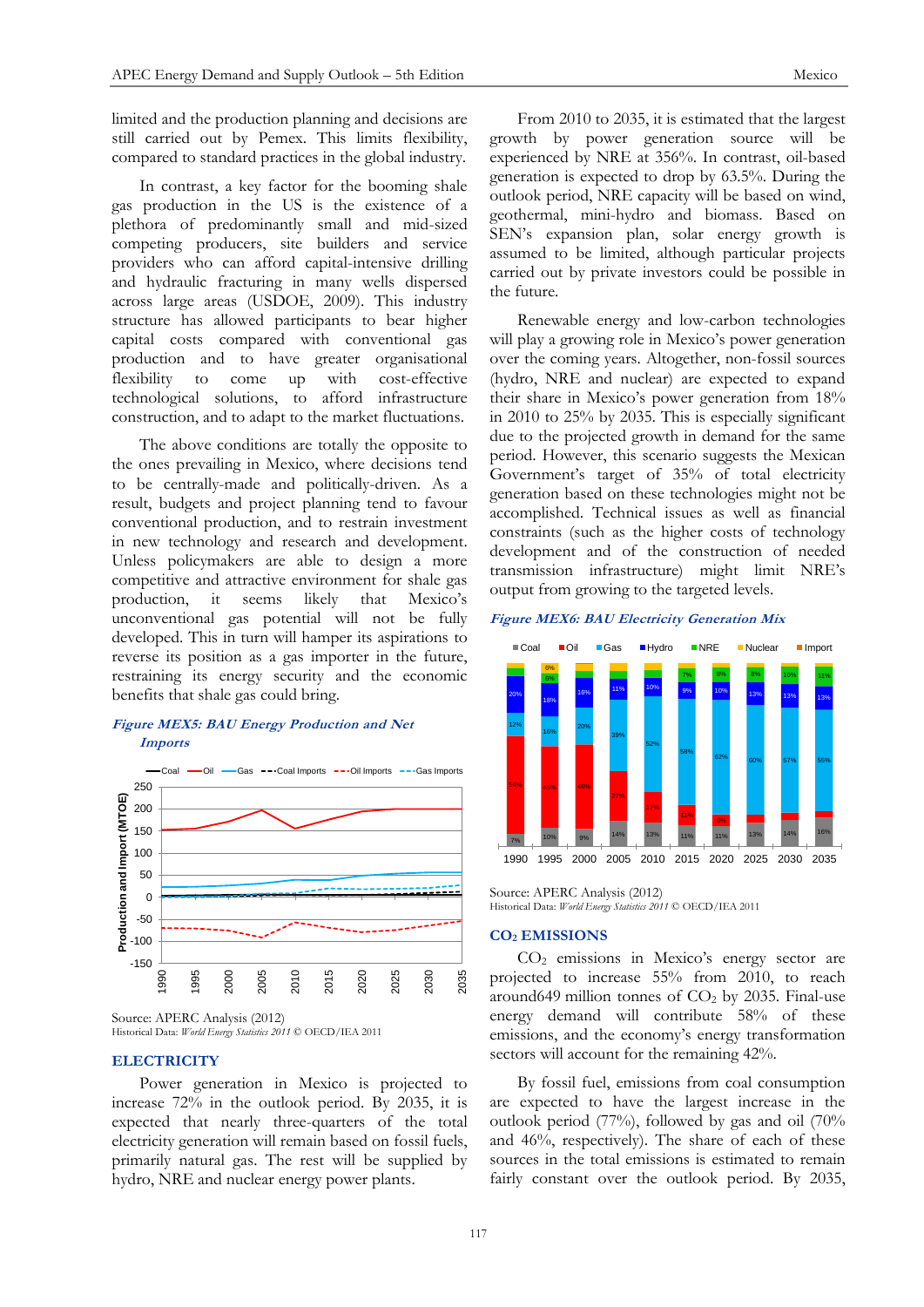emissions from oil consumption will make up the majority (nearly 60%) of the total emissions, followed by gas (30%) and coal (10%).

#### **Figure MEX7: BAU CO2 Emissions by Sector**



Source: APERC Analysis (2012)

From the results of these projections, shown in Figure MEX7, it seems that Mexico's long-term strategy towards lower-carbon electricity generation will pay off. The electricity sector's  $CO<sub>2</sub>$  emissions will grow only 26% in the outlook period, with their share in the total energy sector emissions dropping from 28% in 2010 to 23% by 2035. This may be explained by Mexico's long-standing policy to decrease oil-based power generation and to promote combined-cycle gas technologies. In this case, it is expected that the emissions from oil-based (diesel and fuel oil) power plants will decrease roughly 66% during the outlook period.

In contrast, in the final demand sectors, emissions will grow more quickly. Industry will have the fastest growth in emissions, 91% from 2010 to 2035, although the transport sector will account for 61% of final demand emissions by the end of the period.

As shown in Table MEX1, emissions resulting from Mexico's GDP growth will be partly offset by energy intensity reductions and small reductions in the  $CO<sub>2</sub>$  intensity of energy.

## **Table MEX1: Analysis of Reasons for Change in BAU CO2 Emissions from Fuel Combustion**

|                                               | (Average Annual Percent Change) |          |          |          |          |
|-----------------------------------------------|---------------------------------|----------|----------|----------|----------|
|                                               | 1990-                           | $2005 -$ | $2005 -$ | $2005 -$ | $2010 -$ |
|                                               | 2005                            | 2010     | 2030     | 2035     | 2035     |
| Change in CO <sub>2</sub> Intensity of Energy | 0.6%                            | 0.4%     | 0.0%     | $-0.1%$  | $-0.2%$  |
| Change in Energy Intensity of GDP             | $-0.6%$                         | $-1.3%$  | $-1.6%$  | $-1.6%$  | $-1.6%$  |
| Change in GDP                                 | 2.9%                            | 1.7%     | 3.3%     | 3.3%     | 3.6%     |
| <b>Total Change</b>                           | 2.9%                            | 0.7%     | 1.6%     | 1.6%     | 1.8%     |

Source: APERC Analysis (2012)

## **CHALLENGES AND IMPLICATIONS OF BAU**

Under the BAU scenario, Mexico's projected energy supply shows good potential. It is likely the economy will not only remain a large oil producer, but it will also sustain its crude oil exports into the future. Depending on the actual time and size of the development of its unconventional shale gas resources, the economy could also redefine its trade flows in the long term to become a net gas exporter.

In the electricity sector, the economy's target of 35% of its electricity generation to be based on carbon-free technologies by 2026 is not likely to be accomplished by that year, or even within the outlook period. Nonetheless, the projections suggest Mexico's efforts to fight climate change will achieve some success in the electricity sector as its  $CO<sub>2</sub>$  emissions are expected to increase at a slower pace than those of the final-demand sectors.

Although successful programs have been implemented in the residential and commercial sectors in recent years, Mexico will need more policies focused on energy efficiency, in particular ones focused on sectors such as transport and industry. In the light of the new government in Mexico and its priorities, the energy sector remains as one of the biggest challenges for improving economy-wide competitiveness and reducing CO<sub>2</sub> emissions.

## **ALTERNATIVE SCENARIOS**

To address the energy security, economic development, and environmental sustainability challenges posed by the results from the business-asusual (BAU) scenario, three sets of alternative scenarios were developed for most APEC economies.

## **HIGH GAS SCENARIO**

An alternative 'High Gas Scenario' was developed to consider the effects a higher gas output could have on Mexico's energy sector. The High Gas Scenario was built around estimates of gas production that could be available at BAU scenario prices or below if constraints on gas production and trade were reduced. The assumptions of the High Gas Scenario are further discussed in Volume 1, Chapter 12.

As shown in Figure MEX8, the High Gas Scenario for Mexico estimates an increase of 28% in gas production by 2035 in comparison with the BAU scenario. Assumptions of a larger output are based on the greater shale gas production that would result if an additional shale gas play were developed in the long term, as stated in the ENE's optimistic scenario.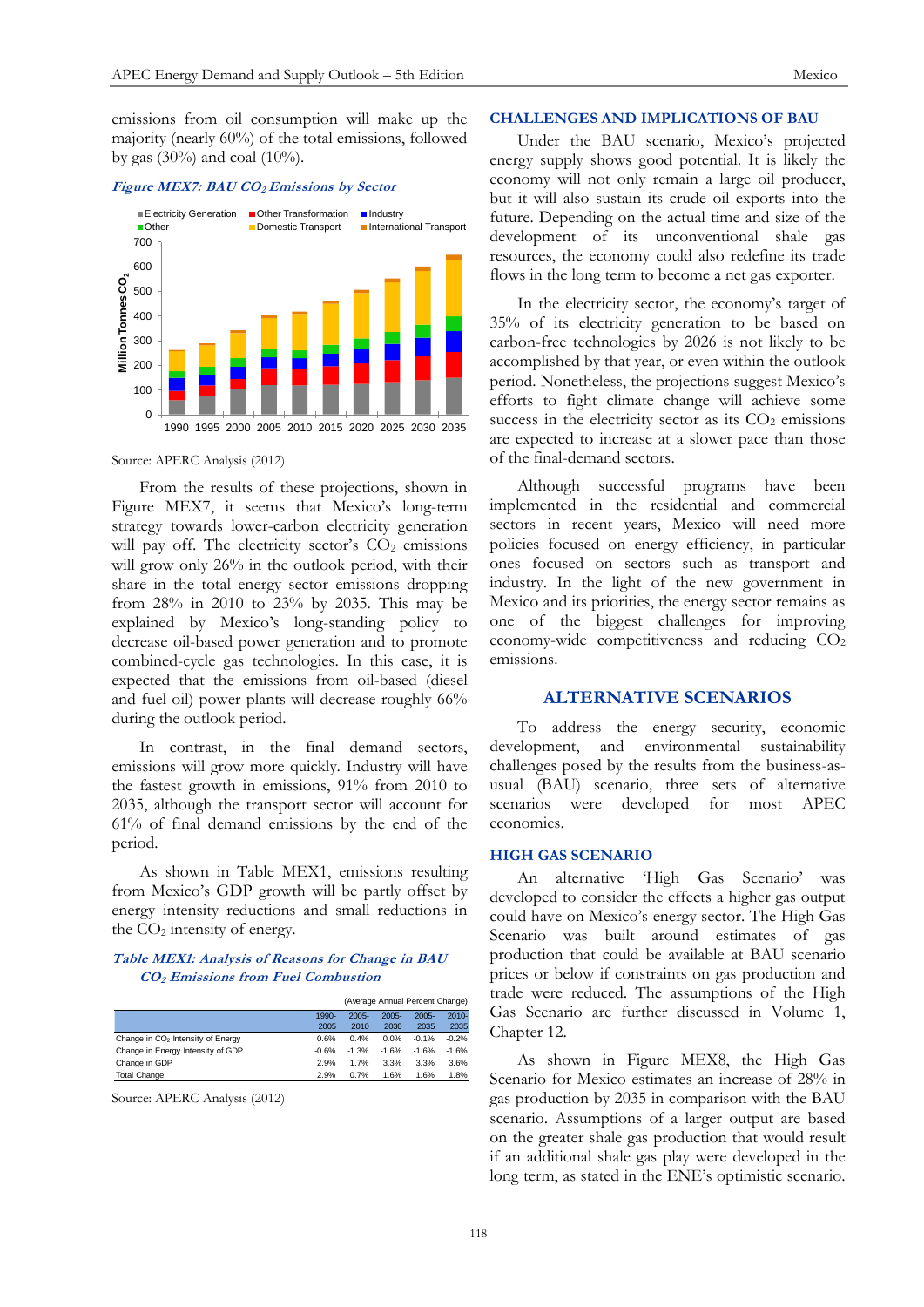Since ENE's outlook period only extends to 2026, it was assumed that the additional production achieved would be sustained afterwards, up to 2035.

#### **Figure MEX8: High Gas Scenario – Gas Production**



Source: APERC Analysis (2012)

The High Gas Scenario assumes that the main use for the additional gas will be as a replacement for coal in the electricity generation sector. The effects of higher gas utilization on Mexico's electricity generation mix are presented in Figure MEX9 and may be contrasted with the BAU electricity generation mix shown in Figure MEX6. It can be seen that, by 2035, gas-based electricity generation will completely replace all coal-based generation and account for 71% of the total electricity generation mix in Mexico. This compares to a projected 55% share under BAU.

## **Figure MEX9: High Gas Scenario – Electricity Generation Mix**



Source: APERC Analysis (2012) Historical Data: *World Energy Statistics 2011* © OECD/IEA 2011

Since gas produces roughly half of the  $CO<sub>2</sub>$ emissions of coal per unit of electricity generated, in Mexico this substitution would reduce  $CO<sub>2</sub>$  emissions in electricity generation by 25% in 2035, as depicted in Figure MEX10.

## **Figure MEX10: High Gas Scenario – CO<sup>2</sup> Emissions from Electricity Generation**



Source: APERC Analysis (2012)

# **ALTERNATIVE URBAN DEVELOPMENT SCENARIOS**

To better appreciate the impact of future urban development on the energy sector, three alternative urban development scenarios were developed: 'High Sprawl', 'Constant Density', and 'Fixed Urban Land'. The assumptions behind these scenarios are discussed in more detail in Volume 1, Chapter 5.

Figure MEX11 shows the change in vehicle ownership under BAU and the three alternative urban development scenarios. In comparison to BAU, it is estimated that by 2035 the High Sprawl scenario would expand the number of vehicles per 1000 people by 7%, while in the Constant Density and Fixed Urban Land scenarios, decreases of 6% and 10% respectively are expected.

## **Figure MEX11: Urban Development Scenarios – Vehicle Ownership**



Source: APERC Analysis (2012)

Figure MEX12 shows the change in light vehicle oil consumption under BAU and the three alternative urban development scenarios. The impact of these scenarios on oil consumption is larger than it is on vehicle ownership. In comparison to BAU, it is estimated that by 2035 the High Sprawl scenario would expand the light vehicle oil consumption by 21%, while in the Constant Density and Fixed Urban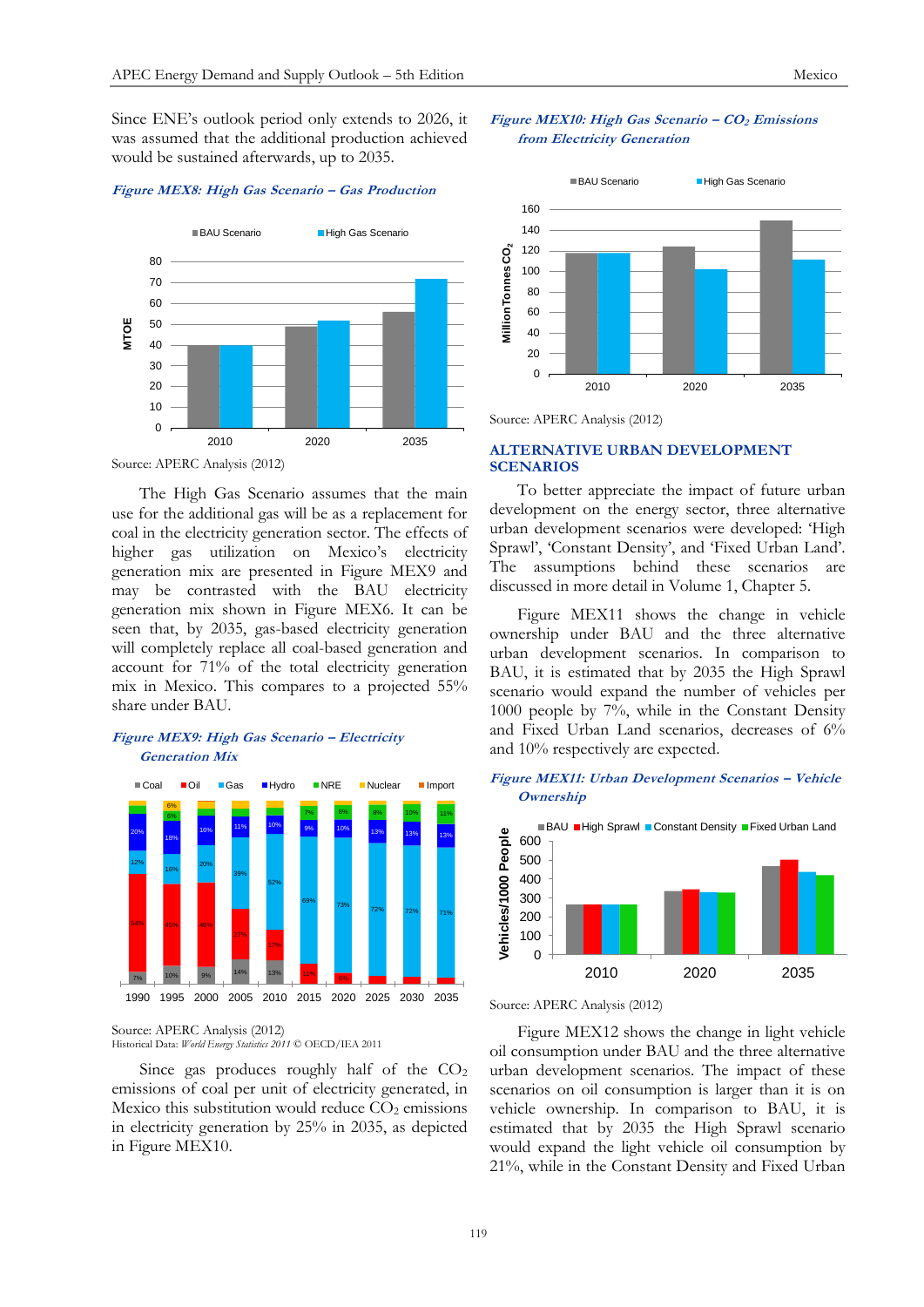## **Figure MEX12: Urban Development Scenarios – Light Vehicle Oil Consumption**



Source: APERC Analysis (2012)

Figure MEX13 shows the impact of these urban planning alternatives on  $CO<sub>2</sub>$  emissions, which is similar to the impact of the urban planning alternatives on oil consumption, as there is no significant change in the mix of fuels used in any of these scenarios.

## **Figure MEX13: Urban Development Scenarios – Light Vehicle Tank-to-Wheel CO2 Emissions**



Source: APERC Analysis (2012)

## **VIRTUAL CLEAN CAR RACE**

To assess the possible impact of vehicle technology on the energy sector, four alternative vehicle scenarios were developed: 'Hyper Car Transition' (ultra-light conventionally-powered vehicles), 'Electric Vehicle Transition', 'Hydrogen Vehicle Transition', and 'Natural Gas Vehicle Transition'. The main assumptions behind these scenarios are discussed in more detail in Volume 1, Chapter 5.

Figure MEX14 shows the evolution of the vehicle fleet under BAU and the four Virtual Clean Car Race scenarios. By 2035, the share of the alternative vehicles in the fleet would reach 55% compared to about 5% in the BAU scenario. Therefore, the share of conventional vehicles in the fleet under the alternative scenarios decreases to 45% in contrast to the 95% share projected for the BAU scenario.





Source: APERC Analysis (2012)

In Figure MEX15, the change in light vehicle oil consumption under BAU and the four alternative vehicle scenarios is presented. Oil consumption drops by 53% in the Electric Vehicle Transition, Hydrogen Vehicle Transition, and Natural Gas Vehicle Transition scenarios compared to BAU by 2035. The drop is large as these alternative vehicles use no oil. Oil demand in the Hyper Car Transition scenario is also significantly reduced compared to BAU—down 38% by 2035—even though these highly-efficient vehicles still use oil.

## **Figure MEX15: Virtual Clean Car Race – Light Vehicle Oil Consumption**



Source: APERC Analysis (2012)

Finally, Figure MEX16 shows the change in light vehicle  $CO<sub>2</sub>$  emissions under BAU and the four alternative vehicle scenarios. To allow for consistent comparisons, the change in  $CO<sub>2</sub>$  emissions in the Electric Vehicle Transition and Hydrogen Vehicle Transition scenarios is defined as the variations in emissions from electricity and hydrogen generation. The emissions impacts of each scenario may differ significantly from their oil consumption impacts, since each alternative vehicle type uses a different fuel with a different emission factor per unit of energy.

In comparison to BAU, the results suggest the Hyper Car Transition scenario is the best option for Mexico in terms of reducing  $CO<sub>2</sub>$  emissions, with a 37% decrease by 2035. The Electric Vehicle Transition scenario would be second, offering a reduction of 18%, while the Natural Gas Vehicle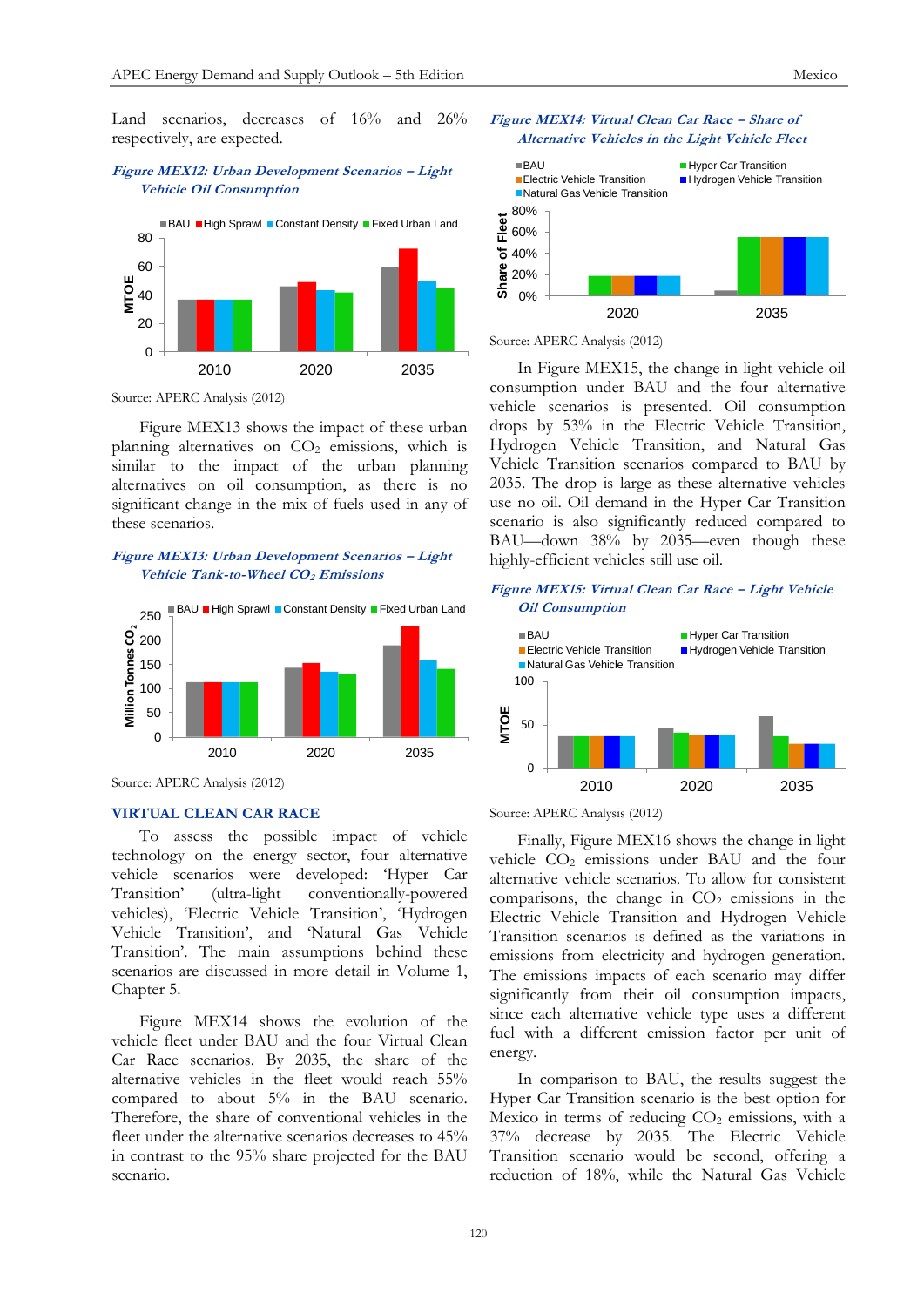Transition scenario would offer a reduction of 10%. Although electric vehicles produce no  $CO<sub>2</sub>$  directly, the electricity consumed is assumed to be produced from fossil fuels, limiting their emissions reduction potential. Natural gas is, of course, a fossil fuel whose combustion emits CO2, although in modestly lower quantities than oil.

The Hydrogen Vehicle Transition scenario offers little CO<sub>2</sub> emissions reduction benefits, emissions are unchanged compared to BAU in 2035. Like electric vehicles, hydrogen vehicles produce no  $CO<sub>2</sub>$  directly, however, the hydrogen consumed is assumed to be produced from fossil fuels, with a second transformation of hydrogen to electricity taking place in the vehicle. The conversion losses involved in these two transformation processes negate the emissions reduction potential of hydrogen vehicles.

## **Figure MEX16: Virtual Clean Car Race – Light Vehicle CO2 Emissions**



Source: APERC Analysis (2012)

# **REFERENCES**

- Banxico (Banco de México) (2011), *Balanza de Pagos*, [www.banxico.gob.mx/politica-monetaria-e](http://www.banxico.gob.mx/politica-monetaria-e-inflacion/index.html)[inflacion/index.html](http://www.banxico.gob.mx/politica-monetaria-e-inflacion/index.html)
- BBVA (Banco Bilbao Vizcaya Argentaria Research) (2012), *Industria automotriz: Clave en el crecimiento económico de México*, [www.bbvaresearch.com/KETD/fbin/mult/120](http://www.bbvaresearch.com/KETD/ketd/Descargas?pais=MEXC&canal=web&tipocontenido=PRES&idioma=ESP&pdf=/fbin/mult/120125_PresentacionesMexico_81_tcm346-285045.pdf&ididoc=es) [125\\_PresentacionesMexico\\_81\\_tcm346-](http://www.bbvaresearch.com/KETD/ketd/Descargas?pais=MEXC&canal=web&tipocontenido=PRES&idioma=ESP&pdf=/fbin/mult/120125_PresentacionesMexico_81_tcm346-285045.pdf&ididoc=es) [285045.pdf](http://www.bbvaresearch.com/KETD/ketd/Descargas?pais=MEXC&canal=web&tipocontenido=PRES&idioma=ESP&pdf=/fbin/mult/120125_PresentacionesMexico_81_tcm346-285045.pdf&ididoc=es)
- BP (2011), *Statistical Review of World Energy 2011*, [www.bp.com/statisticalreview](http://www.bp.com/statisticalreview)
- CFE (Comisión Federal de Electricidad) (2011), *Programa de Obras e Inversiones del Sector Eléctrico (POISE) 2011–2025*, [http://aplicaciones.cfe.gob.mx/aplicaciones/otr](http://aplicaciones.cfe.gob.mx/aplicaciones/otros/POISE2011_2025%20WEB.ZIP) [os/POISE2011\\_2025%20WEB.ZIP](http://aplicaciones.cfe.gob.mx/aplicaciones/otros/POISE2011_2025%20WEB.ZIP)
- Coneval (Consejo Nacional de Evaluación de la Política de Desarrollo Social) (2011), *Pobreza en México y en las Entidades Federativas 2008–2010*, [http://web.coneval.gob.mx/Informes/Interactiv](http://web.coneval.gob.mx/Informes/Interactivo/Medicion_pobreza_2010.pdf) [o/Medicion\\_pobreza\\_2010.pdf](http://web.coneval.gob.mx/Informes/Interactivo/Medicion_pobreza_2010.pdf)
- DOF (Diario Oficial de la Federación) (2009), *Decreto por el que se extingue el Organismo Descentralizado Luz y Fuerza del Centro*, 11 October 2009, [www.energia.gob.mx/webSener/res/Acerca\\_de/](http://www.energia.gob.mx/webSener/res/Acerca_de/DE_LFC_11102009.pdf) [DE\\_LFC\\_11102009.pdf](http://www.energia.gob.mx/webSener/res/Acerca_de/DE_LFC_11102009.pdf)
- Global Insight (2012), *World Industry Services*, retrieved from IHS Global Insight Data Service.
- IEA (International Energy Agency) (2011), *World Energy Statistics 2011*, retrieved from OECD/IEA CD-ROM Service.
- IISD (International Institute for Sustainable Development) (2010), *Implementation of Subsidy Reform in Mexico*, [www.iisd.org/gsi/sites/default/files/ffs\\_gsiunep](http://www.iisd.org/gsi/sites/default/files/ffs_gsiunepconf_sess3_ovela.pdf) [conf\\_sess3\\_ovela.pdf](http://www.iisd.org/gsi/sites/default/files/ffs_gsiunepconf_sess3_ovela.pdf)
- IMF (International Monetary Fund) (2011), *World Economic Outlook Database – GDP per capita, current prices in U.S. Dollars*, September 2011, [www.imf.org/external/pubs/ft/weo/2011/02/w](http://www.imf.org/external/pubs/ft/weo/2011/02/weodata/index.aspx) [eodata/index.aspx](http://www.imf.org/external/pubs/ft/weo/2011/02/weodata/index.aspx)
- Inegi (Instituto Nacional de Estadística y Geografía) (2010), *Censo de Población y Vivienda 2010. Cuadro Resumen*, [www.inegi.org.mx/Sistemas/temasV2/Default.as](http://www.inegi.org.mx/Sistemas/temasV2/Default.aspx?s=est&c=17484) [px?s=est&c=17484](http://www.inegi.org.mx/Sistemas/temasV2/Default.aspx?s=est&c=17484)
- –– (2011), *Banco de Información Económica*, <http://www.inegi.org.mx/sistemas/bie/>
- Pemex (Petróleos Mexicanos) (2011a), *Acerca de Pemex*, [www.pemex.com/index.cfm?action=content&se](http://www.pemex.com/index.cfm?action=content§ionid=1) [ctionid=1](http://www.pemex.com/index.cfm?action=content§ionid=1)
- –– (2011b), *Memoria de Labores 2010*, [www.pemex.com/files/content/Version\\_comple](http://www.pemex.com/files/content/Version_completa_memoria_de_labores_2010.pdf) ta memoria de labores 2010.pdf
- –– (2012), P*alabras del Director General de Petróleos Mexicanos, Dr. Juan José Suárez Coppel, durante la ceremonia conmemorativa del 74 aniversario de la expropiación de la industria petrolera*, [www.pemex.com/index.cfm?action=news&secti](http://www.pemex.com/index.cfm?action=news§ionid=8&catid=42&contentid=26266) [onid=8&catid=42&contentid=26266](http://www.pemex.com/index.cfm?action=news§ionid=8&catid=42&contentid=26266)
- Presidencia de la República (2012), *Mensaje a la Nación del Presidente de los Estados Unidos Mexicanos*, [www.presidencia.gob.mx/articulos](http://www.presidencia.gob.mx/articulos-prensa/mensaje-a-la-nacion-del-presidente-de-los-estados-unidos-mexicanos/)[prensa/mensaje-a-la-nacion-del-presidente-de](http://www.presidencia.gob.mx/articulos-prensa/mensaje-a-la-nacion-del-presidente-de-los-estados-unidos-mexicanos/)[los-estados-unidos-mexicanos/](http://www.presidencia.gob.mx/articulos-prensa/mensaje-a-la-nacion-del-presidente-de-los-estados-unidos-mexicanos/)